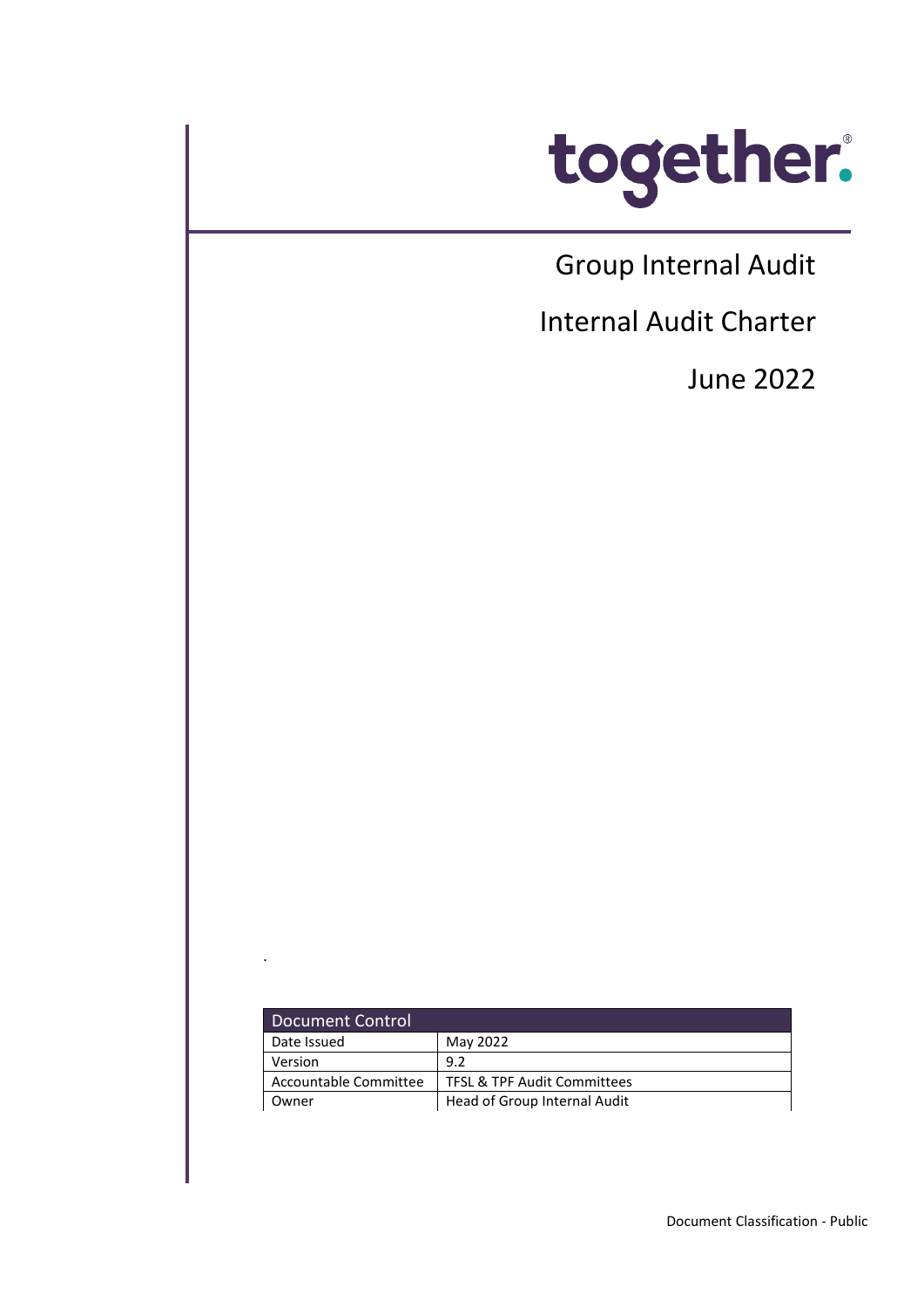Contents

| 5.1.<br>5.2.<br>5.2.1.<br>5.2.2.<br>5.2.3.<br>5.2.4.<br>5.3.<br>5.3.1.<br>5.3.2.<br>5.3.3.<br>5.4.<br>6.1.<br>6.2.<br>6.3. |  |
|----------------------------------------------------------------------------------------------------------------------------|--|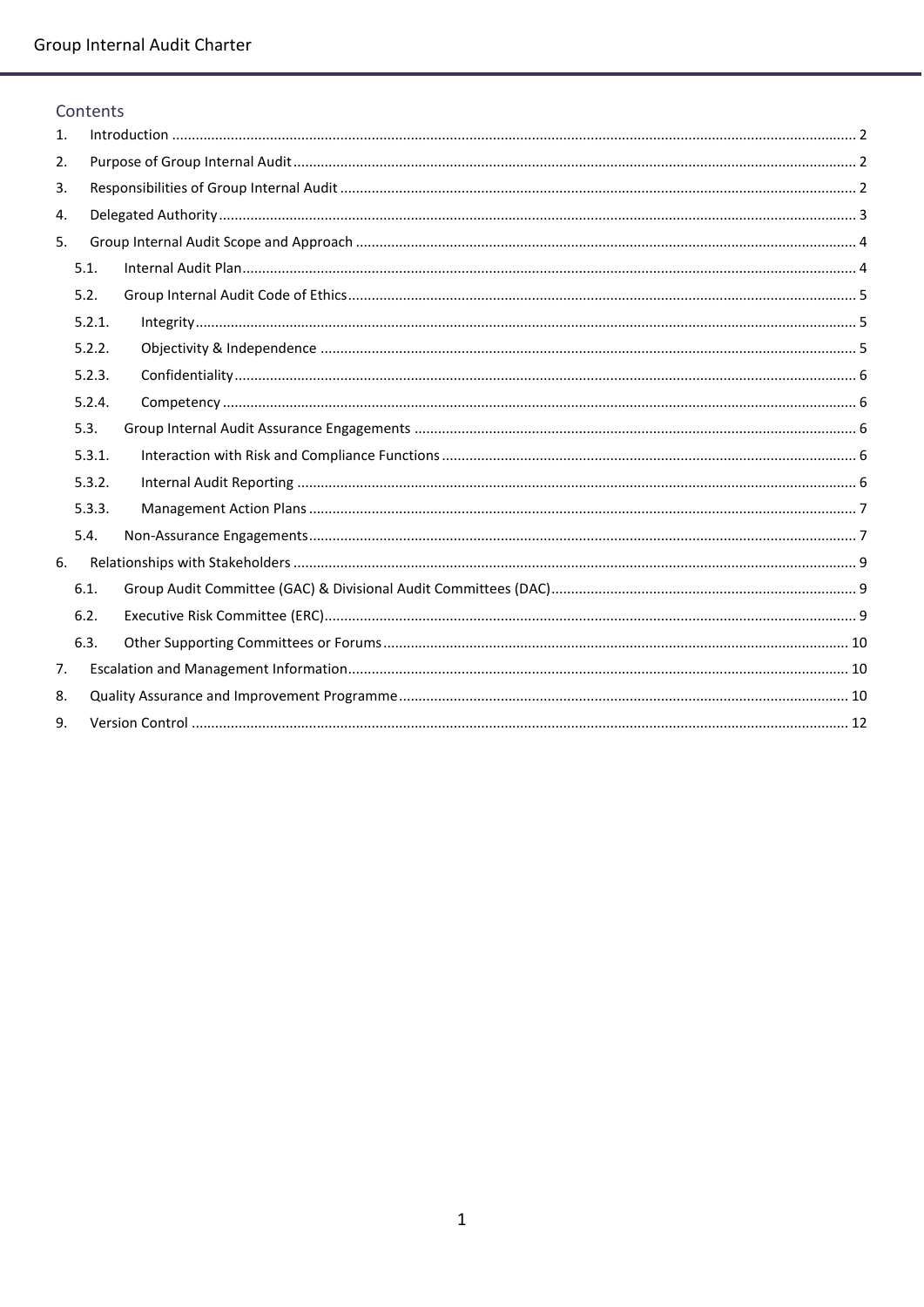# <span id="page-2-0"></span>1. Introduction

Internal Auditing is an independent, objective assurance and consulting activity designed to add value and improve the Group's operations. This helps the Group to accomplish its objectives and improve the effectiveness of risk management, operating controls and processes. Internal Audit activities are completed by the Group Internal Audit (GIA) Team which forms the Third Line of the Three Lines Model within the Together Financial Services Limited (the Group) Enterprise Risk Management Framework (ERMF).

# <span id="page-2-1"></span>2. Purpose of Group Internal Audit

The primary role of GIA is to assist the Together Group & Divisional Boards and the Executive Management, to protect the assets, reputation and sustainability of the Group by:

- Assessing whether all significant risks are identified, adequately controlled and appropriately reported by Management to Executive Management and the Board; and
- Challenging Management to improve the effectiveness of governance, risk management and internal controls, assisting in strengthening knowledge and understanding of control frameworks.

The purpose of the function is to review and report on the appropriateness, adequacy and effectiveness of internal processes, systems and controls. This includes assisting the Group Audit Committee (GAC) and Divisional Audit Committees (DAC) in the fulfilment of its Terms of Reference to provide the Together Group Board (the Board) and its Divisional Boards with independent and objective assurance regarding the robustness of the Group's Risk Management Frameworks. GIA does this by assessing the adequacy and effectiveness of risk management and the internal control environment across the Group.

## <span id="page-2-2"></span>3. Responsibilities of Group Internal Audit

The ERMF is a mechanism which defines and articulates the Risk Management standards for the Group, supported by the appropriate risk governance and oversight arrangements, risk policies and procedures, risk assessment methodology and reporting. It is used to identify and understand risk exposure, in accordance with risk appetite, enabling an evaluation of risk using a consistent and disciplined approach. The internal audit activity must evaluate the potential for the occurrence of fraud and how the organisation manages fraud risk.

The Board retains responsibility for the strategic management, and accountability for the direction and oversight of the ERMF, as well as maintaining robust internal processes and controls that enable the Group to meet its objectives. GIA therefore, in providing support to the GAC & DAC, has the responsibility to:

- Develop and maintain an appropriate annual Group Internal Audit Plan, ensuring that all significant risks and other assurance activities planned are considered;
- Maintain and execute the Group Internal Audit Plan in accordance with a GIA methodology that provides a systematic and disciplined approach to evaluate the effectiveness of risk management, concluding whether all significant risks are identified, adequately controlled and reported to Management;
- Evaluate the design, implementation and effectiveness of the organisation's ethics-related objectives, programmes and activities;
- Provide assurance with regard to both the design and implementation of internal controls, ensuring that Management have effectively discharged their responsibilities for identifying and evaluating risks, as well as designing and implementing effective controls to mitigate risks and achieve appropriate outcomes. This includes providing assurance that the Group and its Divisions operate in compliance with applicable Laws and Regulations and internal Policies and Procedures;
- Develop recommendations that provide challenge and assistance to Management to enhance governance and internal control frameworks, contributing to the continuous improvement of the Group's risk management;
- Assist in the creation of Management action plans to address findings arising from GIA reviews, supporting their timely resolution and to provide regular updates to Executive Risk Committee (ERC) and GAC/DAC on management's progress in mitigating the findings identified; and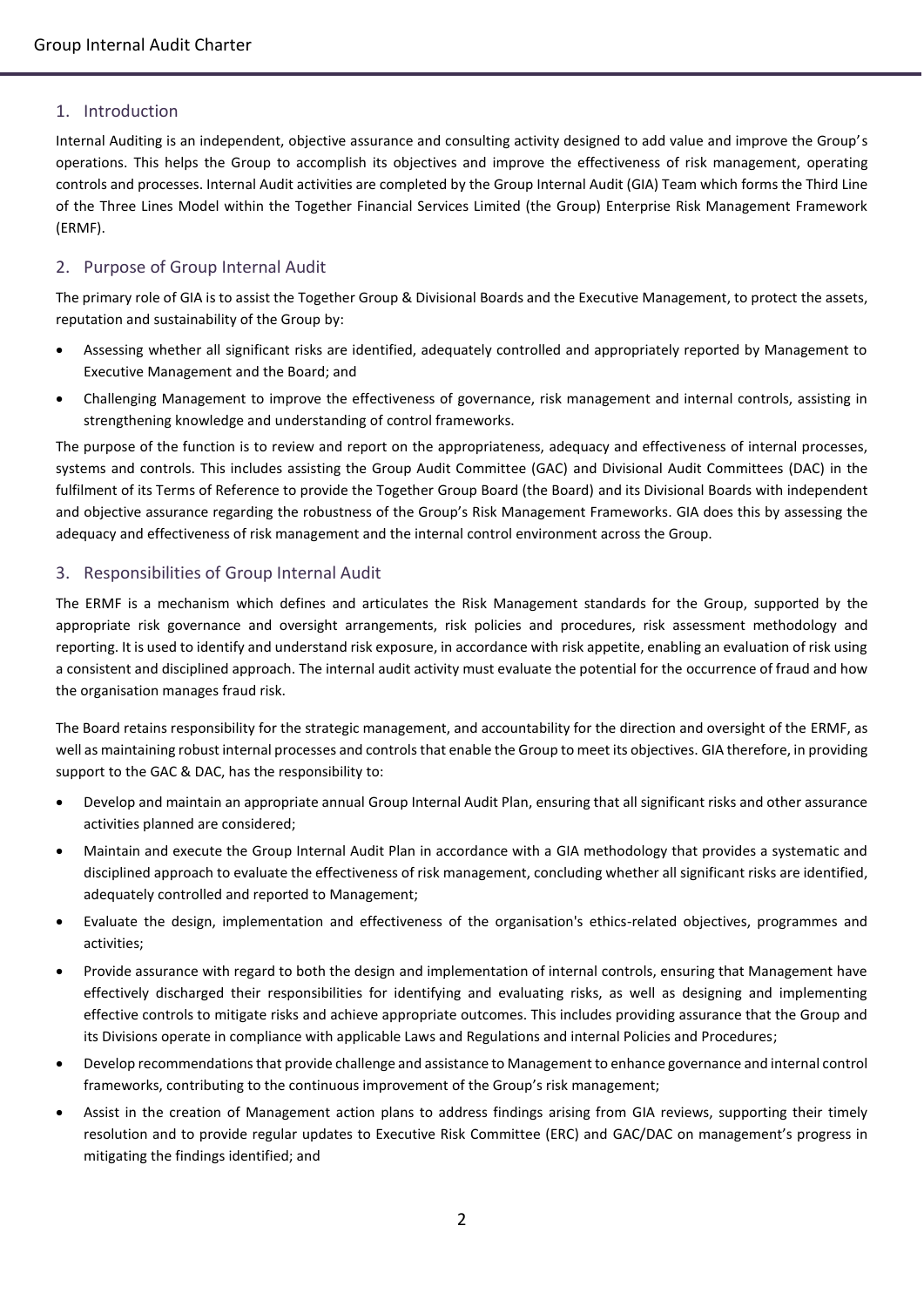Provide an ambassadorial and educational role by promoting high standards of internal control and supporting the embedding of the Group's ERMF. To promote awareness through communicating relevant risk and control information, highlighting emerging control risks and by promoting ethics and values within the Group.

GIA should execute its responsibilities in accordance with this Charter, which is reviewed and approved by the GAC & DAC (as it applies)at least annually to ensure it remains fit for purpose. The Head of GIA is responsible for establishing appropriate procedures to guide adherence to the Charter, periodically providing a self-assessment to the GAC/DAC regarding GIA's compliance with the Charter.

# <span id="page-3-0"></span>4. Delegated Authority

GIA derives its authority from the Together Group Board, via the GAC Terms of Reference. The Head of Group Internal Audit has an independent reporting line to the Chairs of the GAC and DAC and, from 1<sup>st</sup> July 2022, a day-to-day reporting line to the Group Chief Executive Officer Designate for administrative purposes only.

GIA has no responsibilities in respect of the Group's operations or for establishing effective risk management and control frameworks. This is the responsibility of the Board and Executive Management. GIA is authorised, where necessary, to obtain the assistance of colleagues across the Group to support the completion of GIA activities, as well as other specialised services from outside the organisation.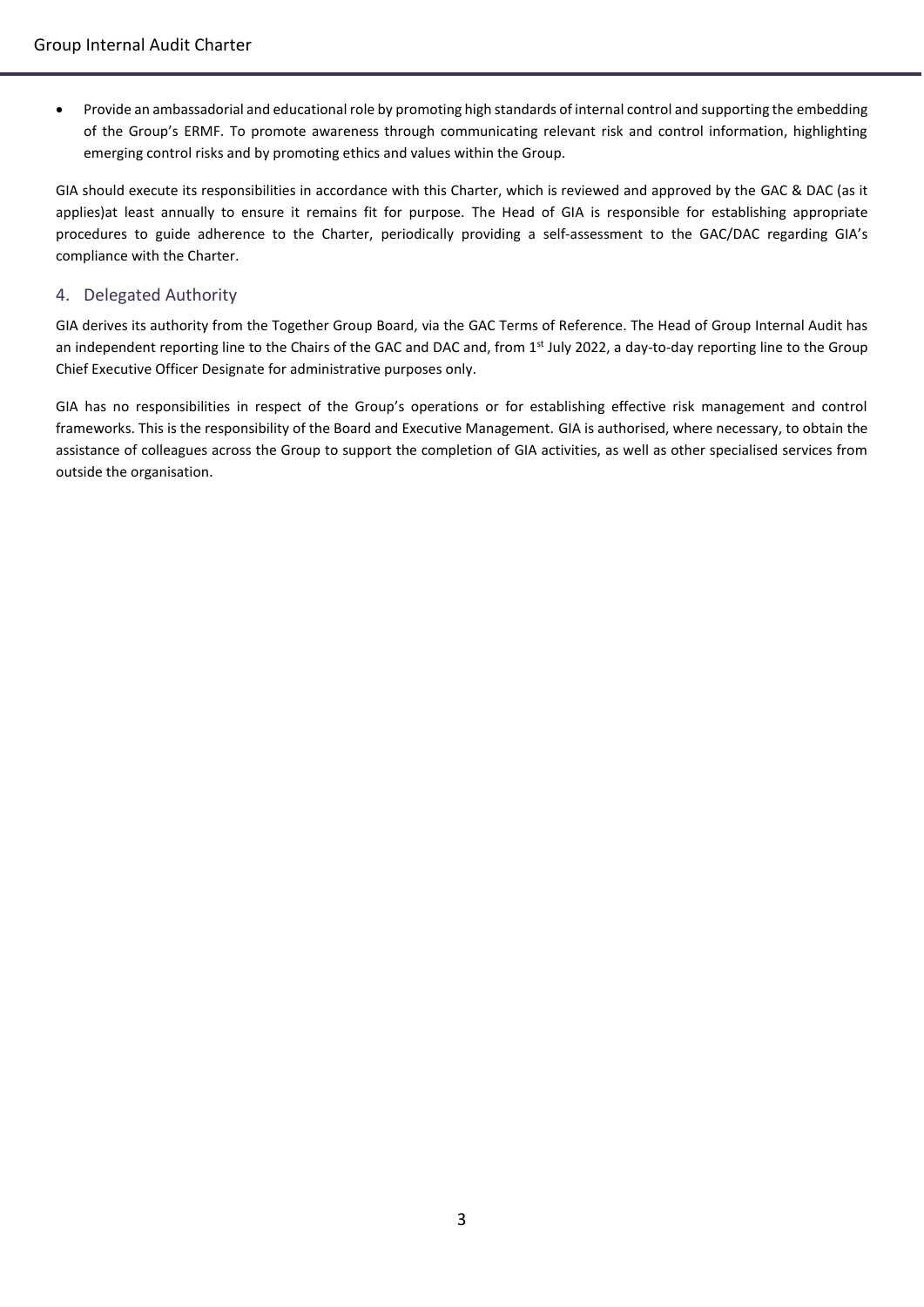# <span id="page-4-0"></span>5. Group Internal Audit Scope and Approach

This document is relevant to the Together Financial Services Limited Group and all of its subsidiary companies, including the Together Personal Finance (TPF) division, which is regulated by the Financial Conduct Authority (FCA). The TPF division is responsible for all FCA regulated activities across the Group and has specific governance arrangements in place. The TPF Board committee structure operates independently from the Group and provides oversight of regulatory compliance and conduct, including the oversight of compliance with the Senior Managers & Certification Regime (SM&CR). The TPF Board is comprised of three independent Non-Executive Directors, one shareholder nominated Non-Executive Director and two Executive Directors. The Board discharges some of its responsibilities directly and delegates other matters to its committees, including the TPF Audit Committee which has oversight of Internal Audit. *For the purposes of this Charter, the TPF Audit Committee is referred to as the DAC and as noted in Section 5.2.2 below, the HoIA has an independent reporting line to the Chair of the DAC. The contents of the Charter apply to TPF and specifically to those references made to the DAC within this document.*

The GIA function operates on the basis of open, constructive and transparent relationships with all stakeholders, including Regulators, specifically operating in accordance with UK regulation and legislation. The GIA function will comply with the Chartered institute of Internal Auditors' (CIIA) mandatory guidance, Code of Ethics, the International Standards for the Professional Practice of Internal Auditing and the "Effective Internal Audit in the Financial Services Sector" Code.

GIA has, for the purposes of its audit work, full, unrestricted and timely access to all activities, records, personnel, property and operations of the Group and has responsibility for the safekeeping and confidentiality of all information provided. Furthermore, in the development of the Group Internal Audit Plan, the scope of assurance is also unrestricted and GIA is required to consider the full risk profile of the Group. Where GIA identifies any such restrictions in the performance of their work, this will be discussed with management and where appropriate, raised and discussed with the GAC/DAC.

#### <span id="page-4-1"></span>5.1. Internal Audit Plan

GIA provides assurance to the Board that, in the pursuit of the strategic objectives, risks are being managed effectively, internal controls are in place and the Group is being properly governed. The scope of the Group Internal Audit plan therefore will be to provide reasonable assurance over the adequacy, effectiveness and sustainability of the control environment across the Group's Three Lines Model.

It is noted that GIA may consider it appropriate to complete reviews on a real-time basis, resulting in a review of processes and controls being completed as they are developed or enhanced as part of a change initiative. This is to ensure that value-add assurances are provided timely.

GIA maintains an Internal Audit Universe which is used to provide a view of the risks that the Group may be exposed to, as a result of the activities it undertakes and/or the markets within which the Group operates, to develop a Group Internal Audit plan. The Group Internal Audit plan is risk based, and therefore coverage will be focussed on the areas where GIA considers risk to be higher.

In the development of the Group Internal Audit Plan, GIA will give consideration to:

- The Group's strategic and operational objectives, including the risks associated with the pursuit of these objectives. This could include reputational risk, risks to customer outcomes, capital and liquidity risks, as well as risk relating to significant corporate events such as changes to business process, transformation activity, new products and services, acquisitions or outsourcing arrangements; the internal audit activity must assess whether the information technology governance of the organisation supports the organisation's strategies and objectives.
- The design and effectiveness of internal governance and control arrangements to mitigate risks to the Group strategy, including the setting of and adherence to risk appetite, as well as the risk and control culture of the Group. *Note that GIA is not responsible for setting the risk appetite but should assess whether the risk appetite has been established and reviewed through the active involvement of the Board and Executive Management. It should assess whether risk appetite is embedded within the activities, limits and reporting of the organisation;*
- The information presented to the Board and Executive Management to assist in both strategic and operational decision making. Whilst it is not the role of Internal Audit to challenge the decisions made by the Board as the Board is accountable for Group decisions, GIA's scope should include information presented to the Board;
- The technical skill and resourcing available.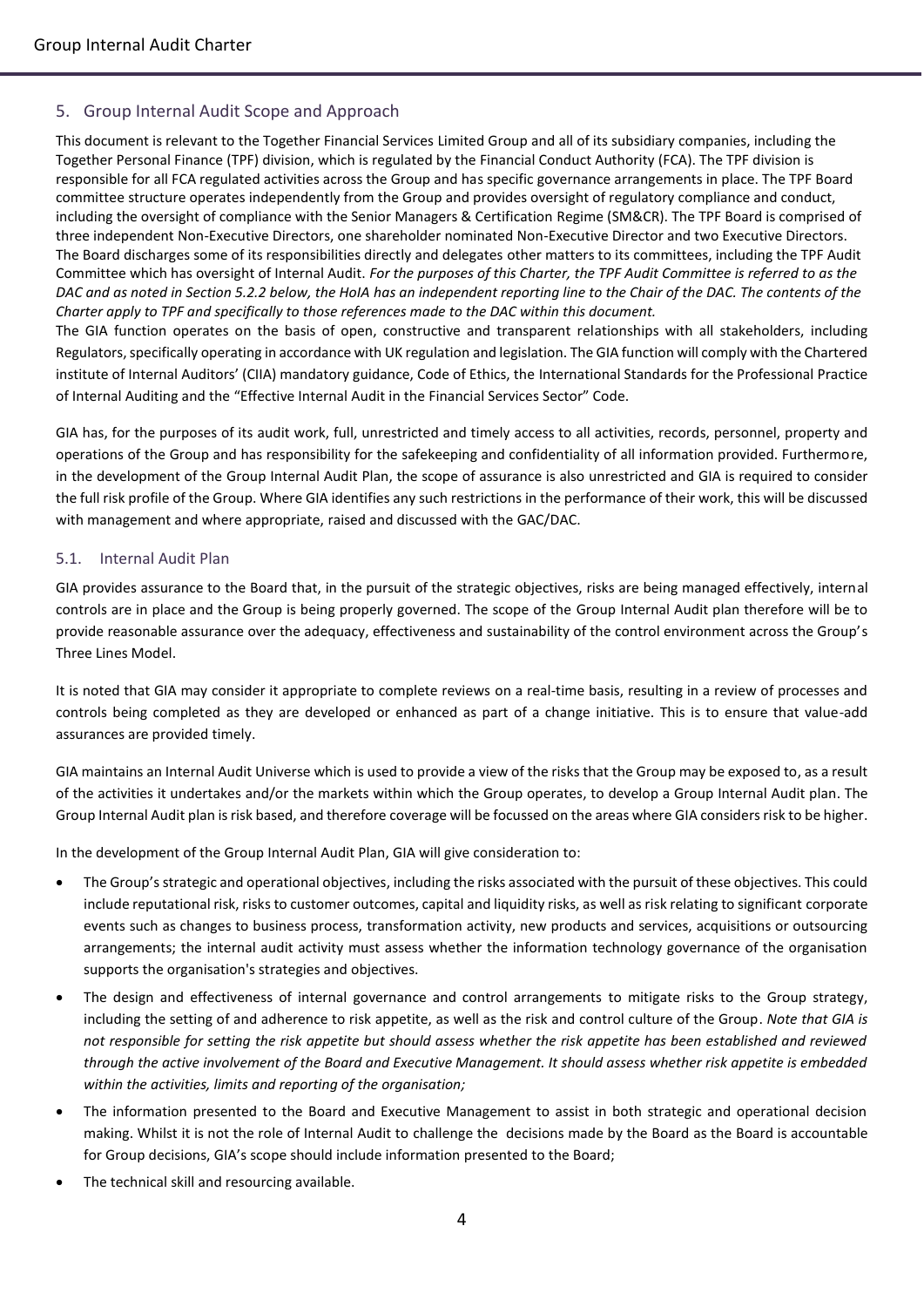GIA will also seek input from the GAC/DAC and Executive Management in the development, delivery and management of the Plan. GIA should also help to ensure that Internal Audit coverage planned is co-ordinated and optimised with all internal and external assurance providers, via the Combined Assurance Planning process, to ensure that there are no significant gaps and that duplication of effort is avoided.

GIA has the flexibility to manage any unplanned events and to allow GIA to prioritise emerging risks and any subsequent changes to the annual Group Internal Audit Plan should be considered in light of GIA's on-going assessment of risk.

The annual Group Internal Audit Plan, and significant changes to the Plan, will be approved by the GAC and DAC (as it applies).

## <span id="page-5-0"></span>5.2. Group Internal Audit Code of Ethics

GIA operates in accordance with the Code of Ethics, Standards and Guidelines of the Institute of Internal Auditors (IIA) in developing and executing the Group Internal Audit Plan.

### <span id="page-5-1"></span>5.2.1. Integrity

In executing responsibilities, GIA must be transparent, open and honest. The integrity of Internal Audit establishes trust and thus provides the basis for reliance on their judgement.

#### <span id="page-5-2"></span>5.2.2. Objectivity & Independence

GIA must provide assurances that are based on a balanced assessment of all the relevant circumstances and should not be unduly influenced by their own interests or by others in forming judgements.

To ensure that GIA judgements are unbiased, GIA is not responsible for the management of risk or the implementation of an effective control framework to mitigate risk to levels deemed to be acceptable to the Group. GIA's independent view should be informed, but not determined, by the views of Management, as well as the Risk, Compliance and Finance functions. The effectiveness of these functions is an essential part of the Group's corporate governance structure. However GIA is independent of these functions and is neither responsible for, nor part of, them.

Maintaining objectivity, as well as independence, is fundamental to ensuring that assurances provided by GIA can be relied upon. Threats to independence and objectivity must be managed at the individual Internal Auditor, engagement, functional, and organisational levels. GIA must have an impartial, unbiased attitude and avoid any conflict of interest to ensure the effectiveness of Internal Audit activities. A Conflicts of Interest Register is in place to record known and potential conflicts that may arise, including clarity on the safeguards employed. In addition, the GIA team declare on an annual basis their understanding and conformance with the IIA Code of Ethics. It should be noted that, in respect of bonuses awarded to the Internal Audit team, these are solely based on performance of the team member against the performance objectives agreed for that particular performance year.

GIA may provide assurance services, where they have previously performed consulting services, provide that the nature of the consulting did not impair objectivity and provided individual objectivity is managed when assigning specific resources to the engagement. The output of this consideration is documented within the Audit Planning & Scoping documentation of each audit assignment.

To achieve the degree of independence necessary to effectively carry out responsibilities, the Head of GIA has direct and unrestricted access to the Board and Executive Management, and has an independent reporting line to the Chairs of the GAC and DAC. From 1<sup>st</sup> July 2022, the HIA reports administratively to the Group CEO Designate. The GAC and DAC Chairs will provide feedback to the Group CEO Designate regarding the performance of the HIA in accordance with this Charter for consideration as part of the HIA's performance management.

If independence or objectivity is impaired in fact or appearance, details will be disclosed and discussed with Executive Management and the GAC/DAC.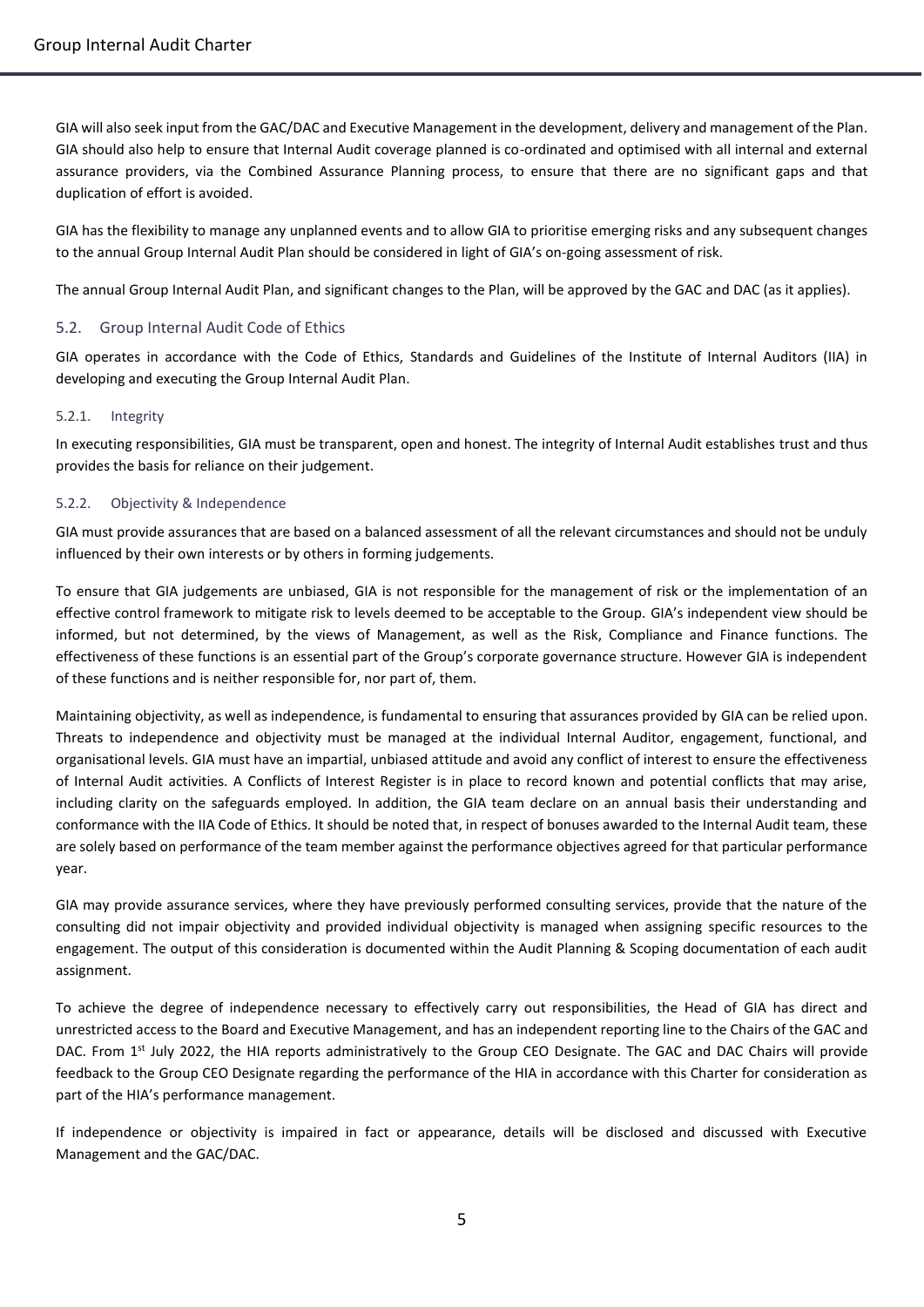#### <span id="page-6-0"></span>5.2.3. Confidentiality

GIA must respect the value and ownership of all information provided. GIA has responsibility for the safekeeping and confidentiality of Group data to which access is given and should not disclose any information without obtaining the appropriate authority unless there is a legal or professional obligation to do so.

The Head of GIA is permitted to share information and co-ordinate activities with other internal stakeholders, as well as external providers of assurance, where this is required to ensure proper coverage, to enable risk mitigation or minimise duplication of efforts with other assurance obtained across the Third Line Model, this includes External Audit and consulting services. The Head of GIA is responsible for the storage, control and access to engagement records.

#### <span id="page-6-1"></span>5.2.4. Competency

GIA should have access to balanced and relevant skills and experience needed in the performance of internal auditing services. The Head of GIA must ensure that Internal Audit resources are appropriate in terms of skill and experience, sufficient and effectively deployed to achieve the approved Group Internal Audit Plan. This may entail training, recruitment, secondment from other parts of the organisation or co-sourcing with external third parties.

All Internal Auditors will be subject to Performance Management, as well as Continuing Professional Development where they are required to develop and maintain their knowledge, skills and other competencies. These will be identified and agreed as part of the Performance Management process. In addition, GIA will have clearly defined goals and objectives which are performance managed throughout the year. As part of this on-going review the outcome of quality assessments, which will be carried out to ensure engagements are completed in accordance with agreed methodologies, will be considered.

The Head of GIA will seek approval from the GAC/DAC (as it applies) to secure further resource where this is deemed necessary to provide assurance in accordance with the agreed Group Internal Audit Plan. The Head of GIA will also present the limitations posed on the capability to meet the Group Internal Audit Plan where the GAC/DAC do not approve the request for additional resource.

Where employees are seconded into GIA, they are required to apply the same standards and procedures with regards to independence as permanent Internal Auditors and will operate under the direction of the Head of GIA for the duration of the secondment.

#### <span id="page-6-2"></span>5.3. Group Internal Audit Assurance Engagements

Planned engagements will be communicated by the Head of GIA to both the GAC/DAC and, additionally, at least quarterly to supporting Executive Risk Committee's. The Head of GIA will contact the relevant Management approximately one month prior to the start of the engagement. The Management will be asked to communicate to impacted colleagues who will assist GIA in the completion of the planned review.

GIA will execute and document all engagements in accordance with the IIA Code of Ethics, Standards and Guidelines and will ensure regular updates throughout the engagement are provided to the relevant Management.

#### <span id="page-6-3"></span>5.3.1. Interaction with Risk and Compliance Functions

GIA includes within its scope an assessment of the adequacy and effectiveness of the Risk Management, Compliance and Finance functions. In evaluating the effectiveness of internal controls and risk management processes, in no circumstances will GIA rely exclusively on the work of these functions. GIA will always examine for itself an appropriate sample of the activities under review. To the extent that Internal Audit places reliance on the work of Risk Management, Compliance or Finance, this will only be after a thorough evaluation of the effectiveness of that function in relation to the area under review.

#### <span id="page-6-4"></span>5.3.2. Internal Audit Reporting

As a matter of course a formal Internal Audit Report will be issued on the completion of each assurance engagement. Unless otherwise stated in the agreed Terms of Reference, this will provide an opinion on the effectiveness of the internal controls assessed in line with the agreed Internal Audit methodology. The overall opinion will be supported by sufficient, reliable and relevant evidence, taking into account the strategies, objectives and the risks of the organisation as well as the expectations of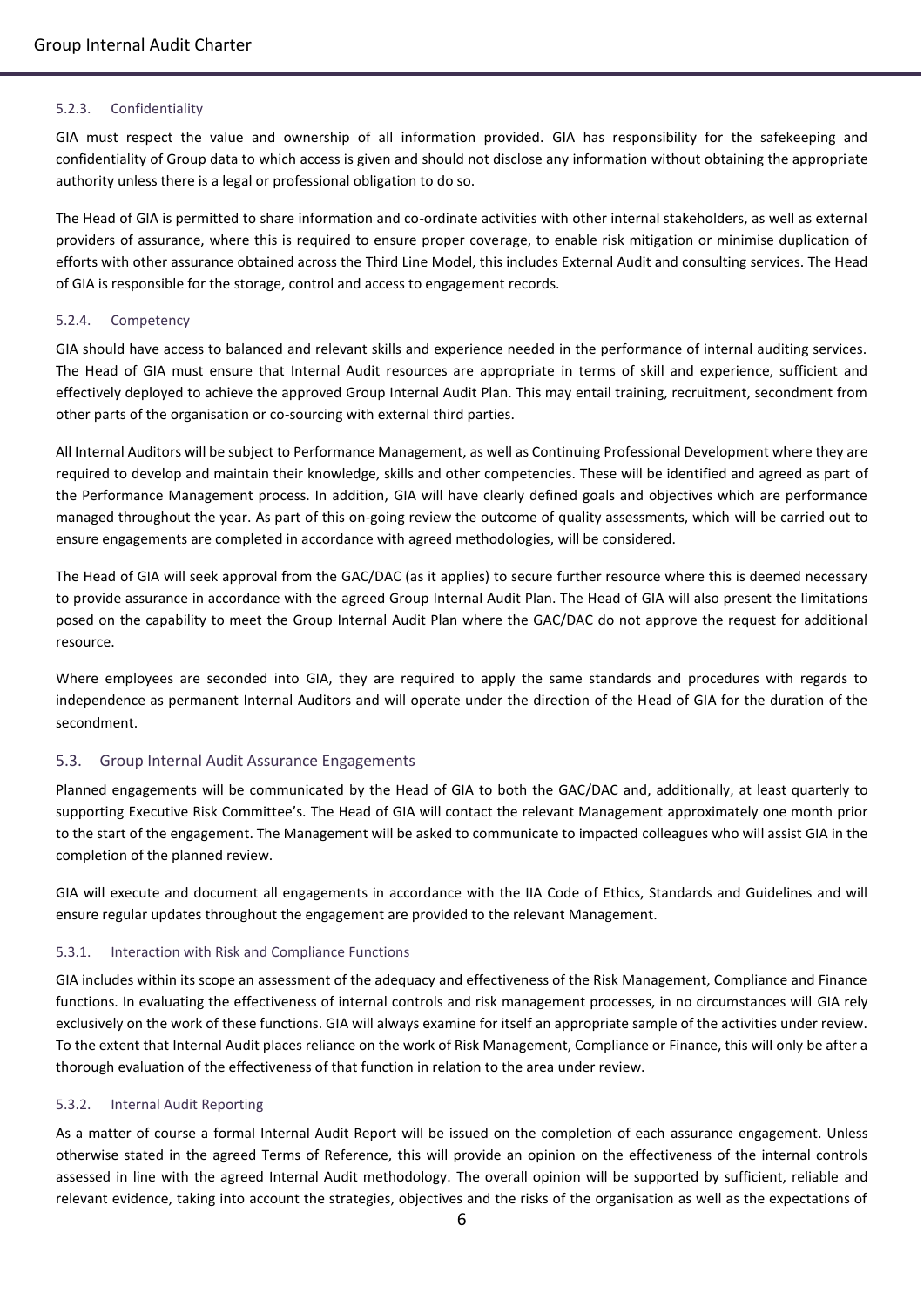senior management, the Board and other stakeholders. Where GIA has been unable to obtain enough evidence to support an Audit Opinion, this will be discussed and explained to Management.

GIA findings will be used to recommend control improvements to Management. Based on these recommendations, and prior to the IA report being finalised, Management are responsible for constructing appropriate Management Action Plans, together with proposed target dates, to address identified findings. The ratings for both the individual GIA findings being reported to Management and the overall Audit Opinion will be assessed in accordance with the scope of the engagement against agreed criteria. These criteria will be approved by the GAC.

Where GIA identifies a finding that is outside the scope of a review, an Observation document will be completed and submitted to the relevant Management. The remedial action for these issues will not be tracked by GIA and it is Managements responsibility to consider next steps.

In establishing suitable criteria against which to assess internal controls, it is important for GIA to determine whether the Group has established the basic principles as to what constitutes appropriate governance, risk management, and control practices. In the absence of such principles or where inconsistencies exist, it is recommended that GIA should not render an opinion, since there is no consistent, agreed and widely understood frame of reference to objectively support the Internal Auditor's conclusion.

All Internal Audit reporting will be issued in draft to impacted stakeholders prior to the issuance of the final Report.

In addition to the overall opinion provided specifically in relation to the control environment, a rating is also be included within GIA reports to provide a specific assessment / opinion on management's awareness of risk for the scope / process under review.

### <span id="page-7-0"></span>5.3.3. Management Action Plans

GIA will assist Management to determine appropriate action plans and target dates to remediate any control weaknesses identified. GIA is not responsible for the implementation or management of remedial action plans. This is the responsibility of Executive Management. GIA will track agreed Management Actions through to completion.

Should instances arise where Management do not wish to take actions to address GIA findings, the formally approved Risk Acceptance process should be followed. This will then be reflected in the Audit Report and highlighted to GAC/DAC and supporting Risk Committee's. Where Internal Audit considers that there are significant risks being accepted, Internal Audit retains the right to escalate such matters to relevant risk committee's and GAC/DAC.

When all Management Actions have been completed, Management should perform their own validation to ensure that enhanced processes and controls are effective and sustainable to prevent control breakdowns recurring. GIA validation will then be completed to provide assurance over the adequacy and, where appropriate the effectiveness, of the changes made to address the findings identified.

All High and Medium Risk-rated actions will be fully validated by GIA. Low Risk-rated actions will not be validated as a matter of course and will be closed on the basis of Management Attestation. This will be dependent on the strength of confirmation from Management that they are satisfied the action is completed. However to ensure on-going quality, GIA will periodically select and validate a sample of any Low Risk-rated findings closed on the basis of Management Attestation.

Once the validation has been successfully completed, the Management Action will be closed.

## <span id="page-7-1"></span>5.4. Non-Assurance & Advisory Engagements

Although providing assurance that risks are understood and managed appropriately is GIA's primary objective, GIA may from time to time advise Management and the Board on issues of risk management, governance and internal control. Where GIA undertakes this role, GIA will ensure that both the GAC/DAC (as it applies) and the Board are aware of the risks and ensure that sufficient safeguards are in place so that Internal Audit independence and objectivity is not compromised.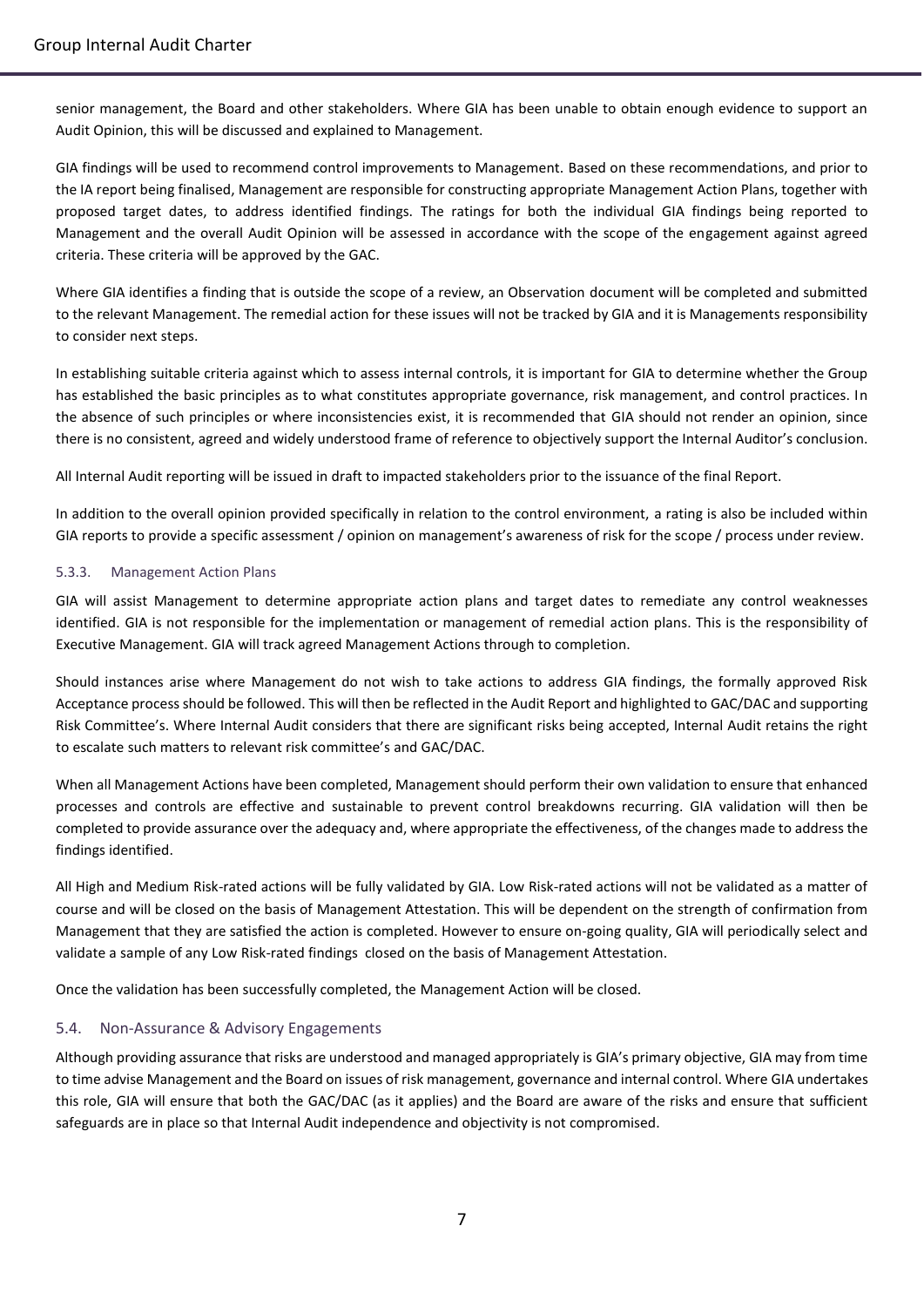GIA should determine the most suitable safeguards that are required in accordance with the non-assurance engagement that is required from GIA. The following are the minimum safeguards that should be adhered to in performing a non-assurance engagement:

- GIA would continue to report and be accountable to the GAC/DAC;
- GIA would not assume any responsibilities for decision making, all recommended actions are to be agreed and approved by Management and where appropriate the Board; and
- Internal Auditors would refrain from completing assurance activities in respect of activities relevant to the non-assurance engagement for a period of at least 12 months.

Consideration should also be given to the following in deciding whether to complete an engagement where it is recommended that GIA complete non-assurance activities:

- Whether the activities requested to be completed materially impact the business;
- Whether the skills are available within the GIA team to be enable activities to be sufficiently performed; and

Whether resources are available without compromising activities required to be completed to fulfil an effective Internal Audit Plan

The nature of any Advisory Engagements, which may include for example, ongoing attendance at key project steering groups is documented within the GIA Manual.

### 5.5. Ad-hoc and Special Investigations

GIA may also, on occasions, be requested to lead or assist with ad-hoc or special investigations, for example, as a result of Whistleblowing or Internal Fraud incidents. Where relevant, any specific policies or processes in place across the Group or relevant division will be followed for example, the Group Whistleblowing Policy and procedures or the Fraud Response Plan (on the assumption that this does not compromise independence or objectivity).

Owing to the wide varied nature of such potential investigations, and the need to take a tailored approach, there is no standard investigation process. However, in all circumstances, a formal Terms of Reference outlining the scope, approach and objective of the work will be documented and circulated to appropriate stakeholders.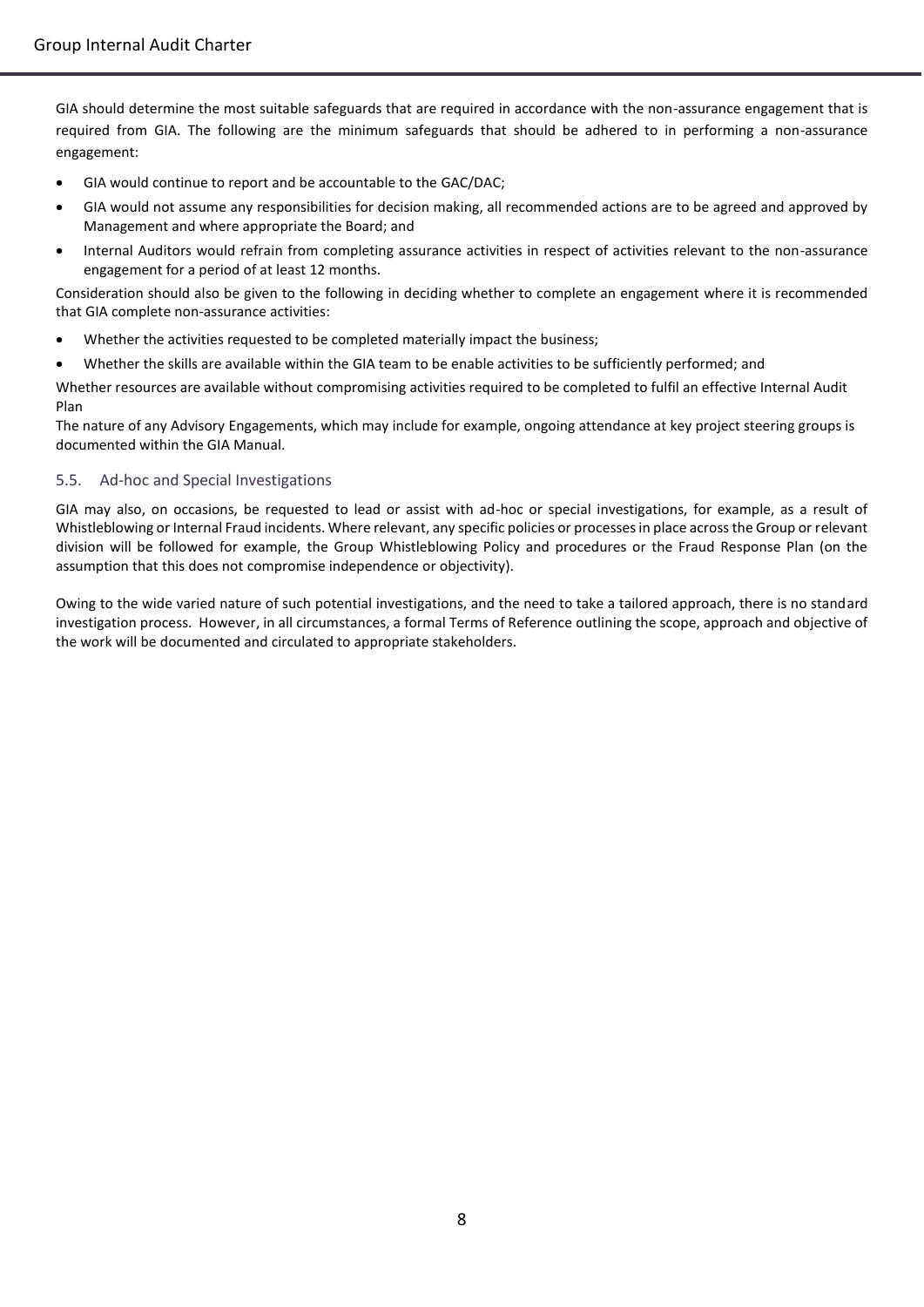## <span id="page-9-0"></span>6. Relationships with Stakeholders

GIA maintains continuous relationships with a number of key stakeholders involved in the Group's governance and risk management arrangements including those at Executive and Senior Management level.

#### <span id="page-9-1"></span>6.1. Group Audit Committee (GAC) & Divisional Audit Committees (DAC)

In relation to the role of GIA, the GAC, in conjunction with the DAC Chair, is responsible for approving the appointment or dismissal of the Head of GIA..

The Chair of the GAC leads and participates jointly with the Group CEO Designate in:

- The determination of the objectives of the Head of GIA;
- The evaluation of performance against those objectives; and
- The determination of remuneration.

In performing the above appraisal, the independence, objectivity and tenure of the Head of GIA is considered.

In addition, the views of Chair of the DAC are sought in relation to the above as aligned to the requirements of the Senior Management & Certification Regime (SMCR).

The GAC, and the DAC (as it applies), is also responsible for:

- Reviewing and approving the approach, nature and scope of Internal Audit activities, giving consideration to the structure and operation of the department to ensure it is adequately resourced and has appropriate standing to be effective;
- Reviewing and approving the annual Group Internal Audit Plan, including the Internal Audit budget; and
- Reviewing all High rated findings arising from Internal Audit reports, considering Management's response, timeliness and approach to addressing these findings.

**Responsibilities for the DAC in relation to GIA are outlined in the respective DAC Terms of Reference**. In addition, the responsibilities of the DAC Chair (as required as part of the SMCR under the SMF 11 role and prescribed responsibility "j") are outlined in the SMF 11's 'Statement of Responsibility' document relating to the safeguarding and overseeing the independence and performance of the Internal Audit function.

GIA is required to attend the GAC and any DAC to provide an update to that Committee concerning:

- All significant control weaknesses and breakdowns identified, that have not been sufficiently mitigated in accordance with risk appetite, providing adequate information and context to facilitate discussion;
- All thematic control matters or issues identified that are considered to have an impact across the Group, including new or emerging risk and control matters;
- Information regarding the progress of mitigation activities, providing emphasis on significant risk and control issues that remain outstanding that could expose the Group (including its subsidiaries) to residual risk that may not be acceptable to the Board; and
- The progress, or outputs, regarding planned activities, including information to allow discussion and approval of any significant amendments to planned or agreed activities, including whether sufficient and adequate resource remains available.

As part of this update, GIA will provide a summary of the control issues identified that the Head of GIA considers require Board notification or discussion to assist the GAC/DAC in updating the Board on risk and control matters, as and when this is required. The Head of GIA may be requested to attend Board where it is considered necessary in supporting the GAC to update the Board.

The Head of GIA will meet at least annually with the GAC/DAC in the absence of Executive Management.

## <span id="page-9-2"></span>6.2. Executive Risk Committee (ERC)

GIA is required to attend the ERC to provide an update to the Committee concerning:

 All significant risks and control issues that may be considered by the GAC to expose, or which could expose, the Group to residual risk that may not be acceptable to the Board and which could impact on the achievement of strategic objectives;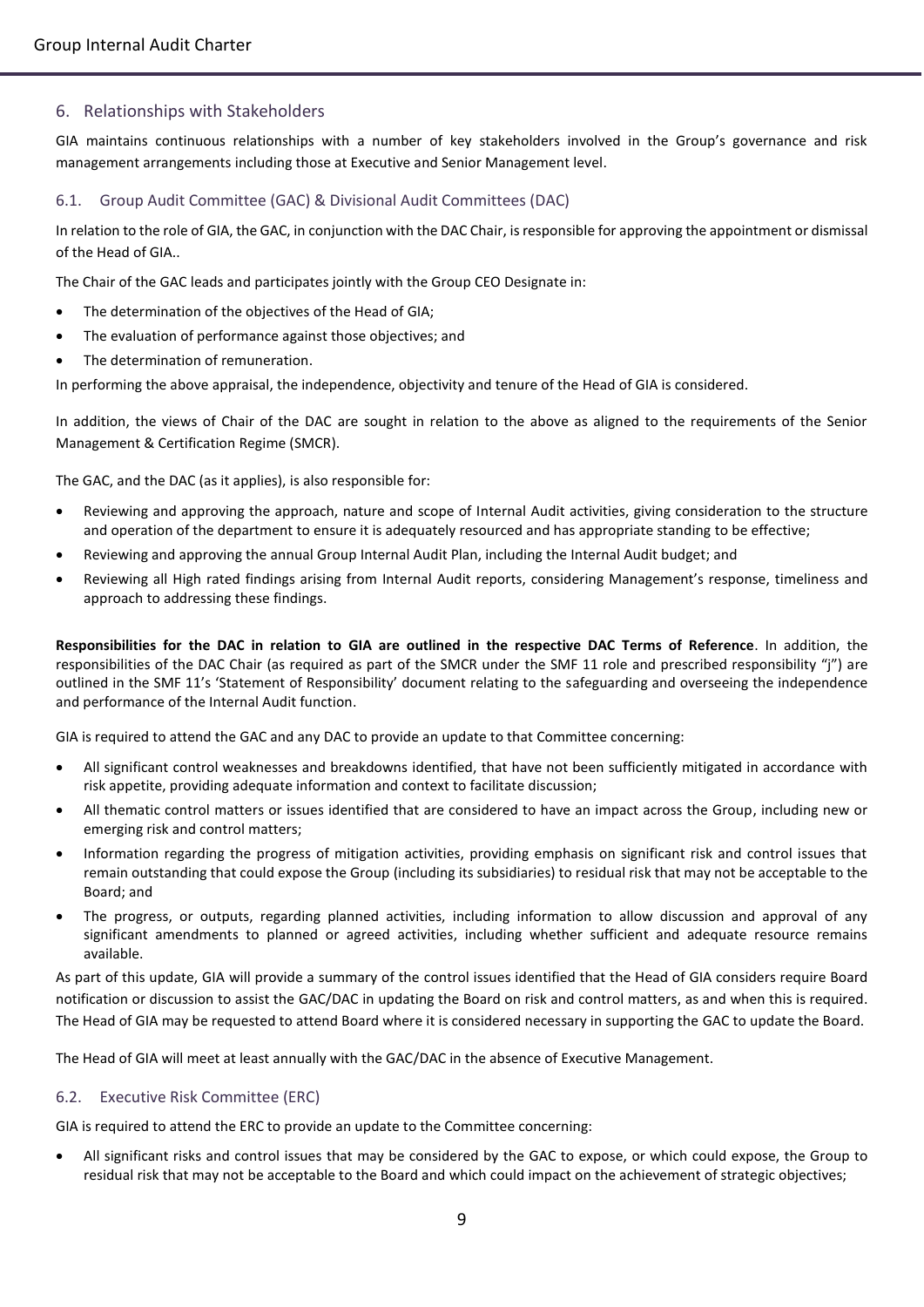- Information regarding the progress of mitigation activities, providing emphasis on significant risk and control issues that remain outstanding and/or overdue and the required next steps; and
- All significant risks identified between Committee Meetings that have not yet been sufficiently mitigated in accordance with risk appetite, ensuring adequate and relevant information is provided.

The above also applies to and Divisional Executive Risk Committees.

#### <span id="page-10-0"></span>6.3. Other Supporting Committees or Forums

GIA may attend any other Committees or Forums:

- To enable Internal Audit to maintain a current view on the status of significant risks;
- To understand and assess the quality of the governance and control provided and whether it is sufficient to ensure stated objectives are achieved;
- To identify any areas of risk where Internal Audit coverage or scope would be warranted or beneficial; and
- To provide updates with regard to Internal Audit activities undertaken.

# <span id="page-10-1"></span>7. Escalation and Management Information

GIA should provide the necessary and relevant information timely to the outlined Committees in accordance with section 5 of this Charter. In addition, GIA will provide to the GAC/DAC at least annually:

- The conclusions drawn concerning the effectiveness of internal control frameworks on the basis of risks identified, determining whether appropriate and effective risk management, both in design and performance, is in place to enable all risk to be identified, monitored, reported and sufficiently mitigated. This should also include the trends and themes identified and the impact on the Group's risk profile;
- The extent that the annual Group Internal Audit Plan has been delivered;
- The value added to the Group's Governance routines and the ERMF and the extent to which control frameworks have been re-enforced in the execution of the annual Group Internal Audit Plan, giving consideration to Management feedback;
- The acceptance, responsiveness and extent of completion of Management Action plans;
- The execution of GIA engagements in accordance with this Charter, including the reporting of significant error or omission in completing activities, as well as results of internal quality reviews completed; and
- Attest to the skills that GIA has, or has access to, are sufficient to effectively discharge the Group Internal Audit Plan and that independence and objectivity is retained.

GIA retains the right to escalate matters to the GAC/DAC where agreement cannot be reached with the Executive Management and is considered to expose the Group to significant risk.

If the Head of GIA believes that Management, by not addressing a GIA finding, has exposed the Group to a level of residual risk that may not be acceptable to the Board, the Head of GIA should discuss the matter in the first instance with Executive Management. If the management decision regarding residual risk is not explained to the satisfaction of the Head of GIA, the Head of GIA should report the matter to the GAC/DAC.

## <span id="page-10-2"></span>8. Quality Assurance and Improvement Programme

The GIA department will maintain a Quality Assurance and Improvement Programme that covers all aspects of Internal Audit activity. This is performed in alignment with the GIA Responsibilities Matrix. The programme will include an evaluation of the functions conformance with the Internal Audit methodology, which is maintained in accordance with the Code of Professional Conduct and Code of Ethics, as well as the Standards and Guidelines, of the IIA. The programme will also assess the efficiency and effectiveness of the GIA department and identify opportunities for improvement.

The GAC & DAC should obtain an independent and objective external assessment of the GIA function at appropriate intervals (at least once every five years) by a qualified, independent assessor or assessment team. This could take the form of periodic reviews of elements of the function, or a single review of the overall function. The conformity of GIA with the recommendations included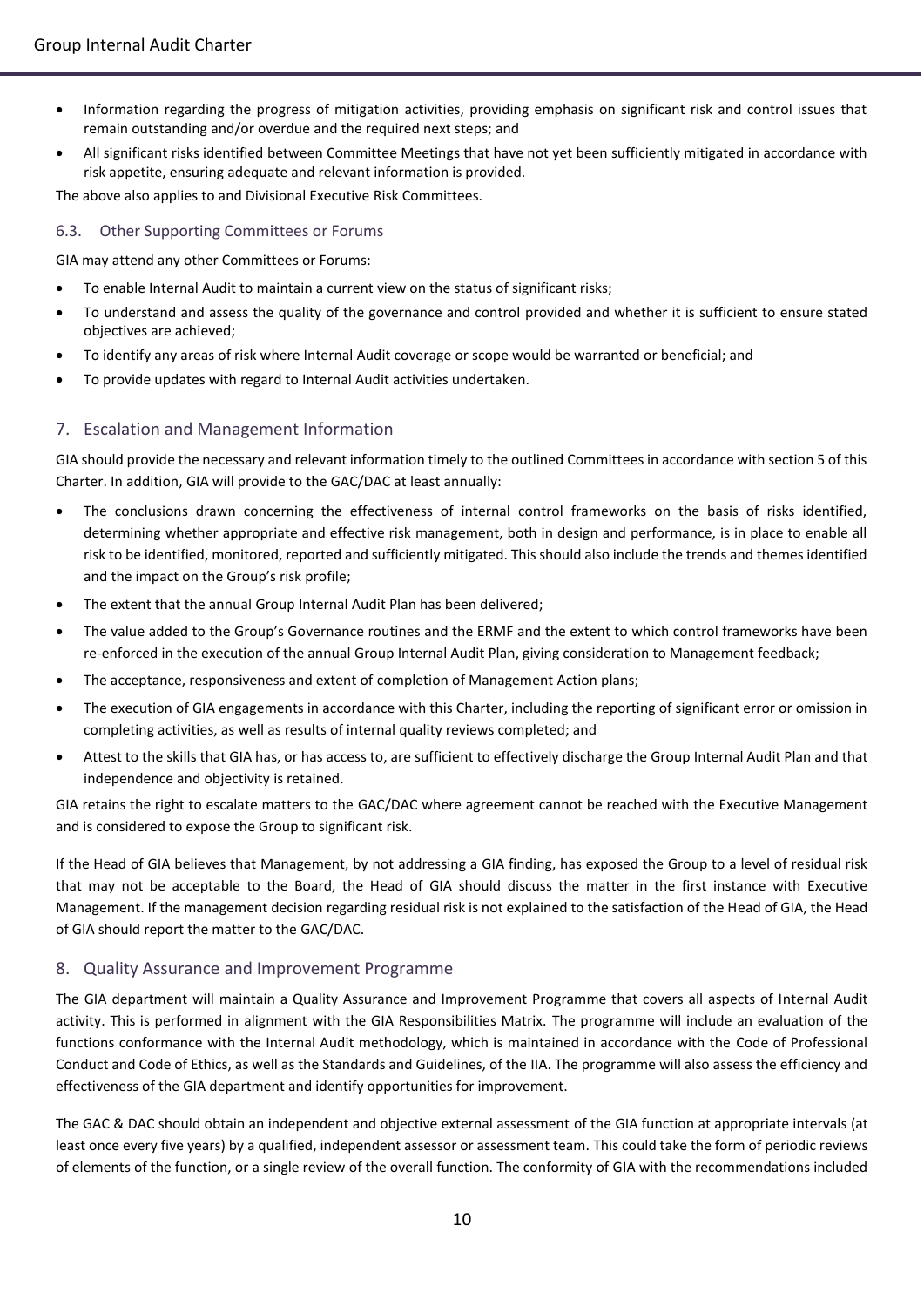in the IIA Financial Services Code should be explicitly included in this evaluation. The Chairs of the GAC & DAC will oversee and approve the appointment process for the independent assessor.

The Head of GIA will communicate, as part of its annual report to Executive Management and the GAC/DAC, on the GIA department's Quality Assurance and Improvement Programme, including results of internal assessments (both ongoing and periodic) and any external assessments conducted.